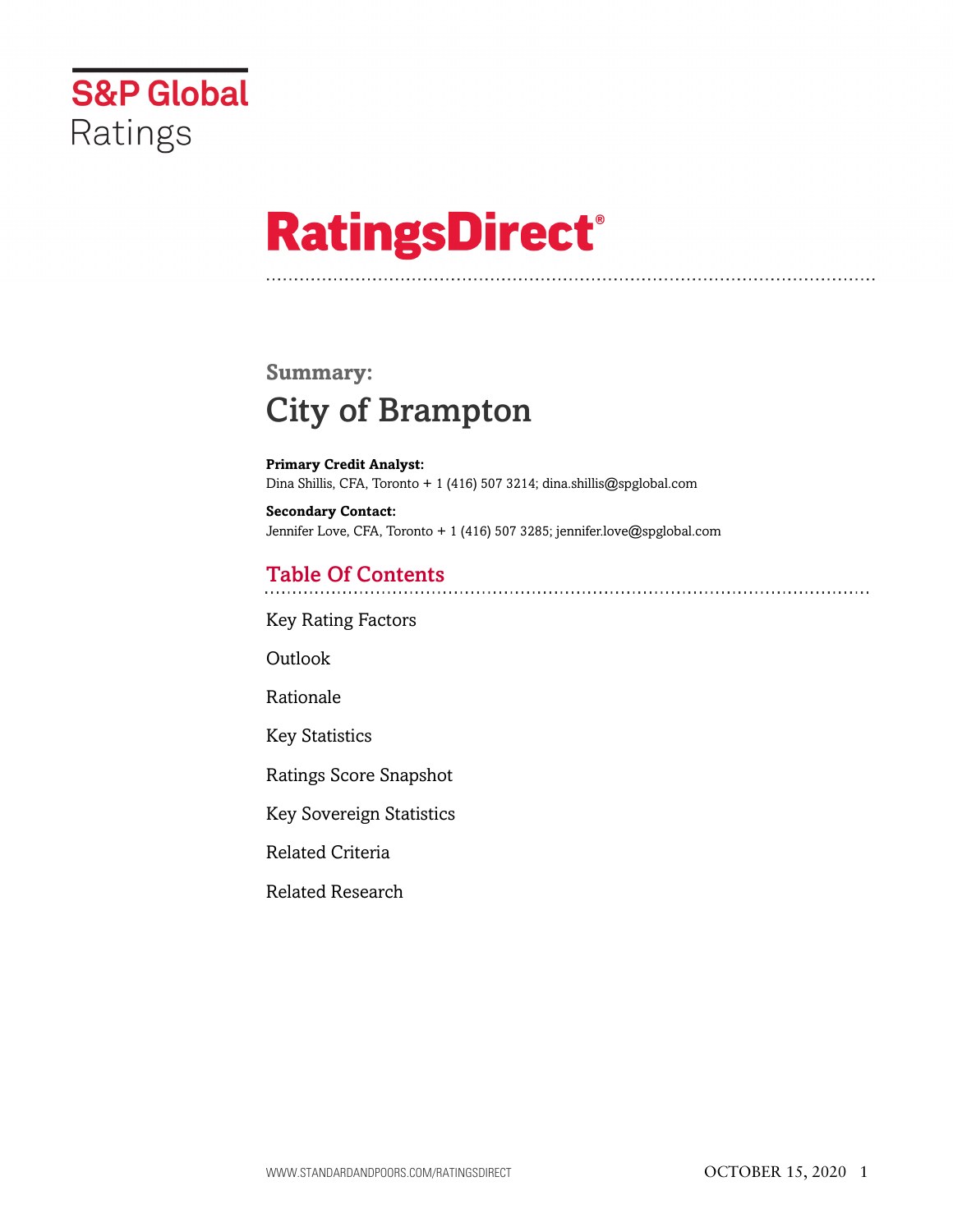# **Summary:** City of Brampton

<span id="page-1-0"></span>**Issuer Credit Rating** AAA/Stable/--

## Key Rating Factors

| <b>Credit context and assumptions</b>                                                                        | <b>Base-case expectations</b>                                                                                                                                         |
|--------------------------------------------------------------------------------------------------------------|-----------------------------------------------------------------------------------------------------------------------------------------------------------------------|
| Robust economy and strong management practices                                                               | Effective cost cutting and provincial funding will aid in                                                                                                             |
| will support the City of Brampton's creditworthiness as<br>it enters the second wave of the pandemic.        | reducing the revenue impact of COVID-19, as<br>infrastructure needs persist.                                                                                          |
| • The city's economic diversity and healthy growth<br>potential are key to its post-pandemic recovery.       | • We believe the restrictions in place to address the<br>pandemic will have a manageable impact on                                                                    |
| • We expect financial management practices will<br>remain prudent, allowing the city to maintain             | operating results, largely restricted to the current<br>fiscal year.                                                                                                  |
| healthy operating results and support growth needs.                                                          | • We expect the city will proceed with its                                                                                                                            |
| • We believe the city's relationship with the Province<br>of Ontario will remain well balanced and generally | growth-driven capital program as planned, keeping<br>its after-capital balance in a small deficit.                                                                    |
| supportive.                                                                                                  | • Even with additional borrowings, Brampton's debt<br>burden will remain modest, and the city's robust<br>liquidity will continue to support its<br>creditworthiness. |

## <span id="page-1-1"></span>**Outlook**

The stable outlook reflects our expectation that Brampton's economy will regain momentum in the next two years, as pandemic-related restrictions ease, supporting the city's strong budgetary performance and healthy liquidity position. At the same time, we expect Brampton's large capital plan will result in modest after-capital deficits and a higher debt level of more than 20% of operating revenues by 2022.

#### Downside scenario

We could lower the rating if Brampton's revenue growth does not support its expanding needs, leading to further deterioration in after-capital balances or increased reliance on debt, such that the city's tax-supported debt approaches 30% of operating revenues.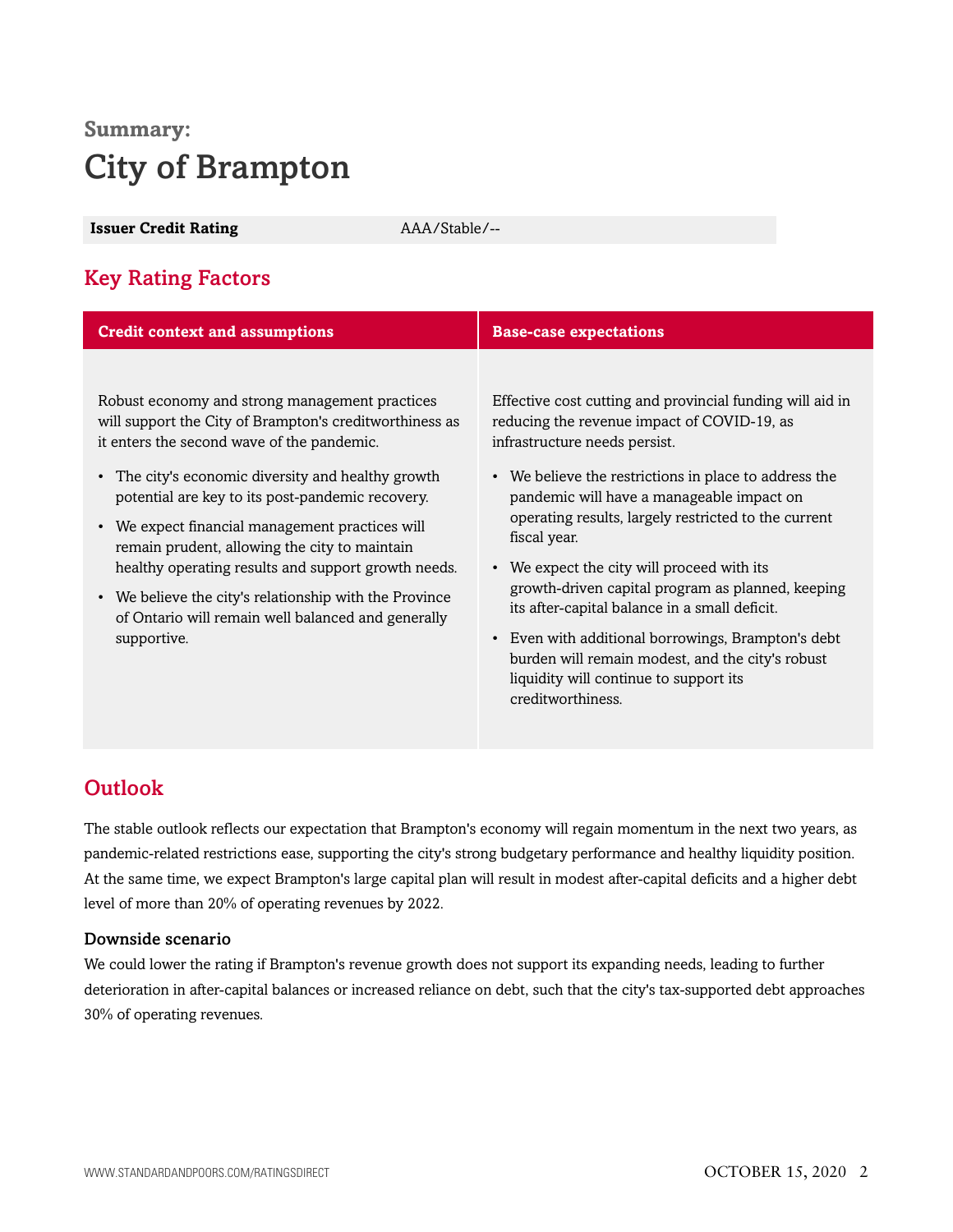## <span id="page-2-0"></span>Rationale

Negative economic and financial implications of COVID-19, exacerbated by the infrastructure pressures of a fast-growing municipality, will lead to a more challenging operating environment for Brampton during the outlook horizon. We expect the city will proceed with capital works as planned, maintaining modest after-capital deficits, and will continue to rely, in part, on debt as a funding source for strategic infrastructure projects. Nevertheless, we continue to view Brampton's debt burden as very low, while its robust liquidity position, prudent financial management, and a supportive institutional framework bolster the rating.

#### Dynamic economy will gradually recover from COVID-19.

Although the pandemic had an unprecedented impact on Brampton and the nation, particularly in the service industry, activity has been steadily picking up in recent months and we expect this will be a temporary shock to an otherwise very healthy and vibrant local economy. In the medium term, we expect Brampton will remain one of the fastest-growing municipalities in the country. Good socioeconomic and demographic characteristics, with younger-than-national average population and healthy population growth, proximity to major markets, and competitive tax rates attract new businesses and employment opportunities to the area. We estimate that the city's GDP per capita would be in line with the national average of more than US\$42,000, based on Brampton's fairly high median household income and prosperous economy.

With a rebound to normal activity levels anticipated in the outlook horizon, we expect Brampton will continue to take the necessary steps to meet its growth needs and manage its finances prudently. The city has an infrastructure and transit levies in place, as well as dedicated contributions to a debt service reserve built into the operating budget to ensure funding of its long-term capital needs. The city continues to provide transparent, easy-to-access disclosure to pertinent information, and prepares detailed operating and capital budgets.

As do other Canadian municipalities, Brampton benefits from a very predictable and well-balanced local and regional government framework that has demonstrated high institutional stability. Although provincial governments mandate a significant proportion of municipal spending, they also provide operating fund transfers and impose fiscal restraint through legislative requirements to pass balanced operating budgets. Municipalities generally have the ability to match expenditures well with revenues, except for capital spending, which can be intensive. Any operating surpluses typically fund capital expenditures and future liabilities (such as postemployment obligations) through reserve contributions.

#### Debt burden is increasing but remains very low, as the city proceeds with the capital program.

To mitigate the revenue impact of COVID-19, which we expect will be temporary and largely related to rate- and fee-based revenues, management has implemented cost-cutting measures. Provincial relief funding will help narrow the projected year-end shortfall further. Brampton has sufficient internal resources to cover additional funding needs stemming from COVID-19, in our view, and we expect it to proceed with initiatives as planned. On average, we forecast operating balances will remain healthy at 8.5% of operating revenues in 2018-2022. Growth-related capital needs will continue to push after-capital balances into a modest deficit, averaging 0.5% of total revenues. We expect Brampton to spend about C\$220 million annually on capital until 2022, focusing primarily on roads and bridges, growth-related transit projects, and new building construction. Brampton has average budgetary flexibility, in our view.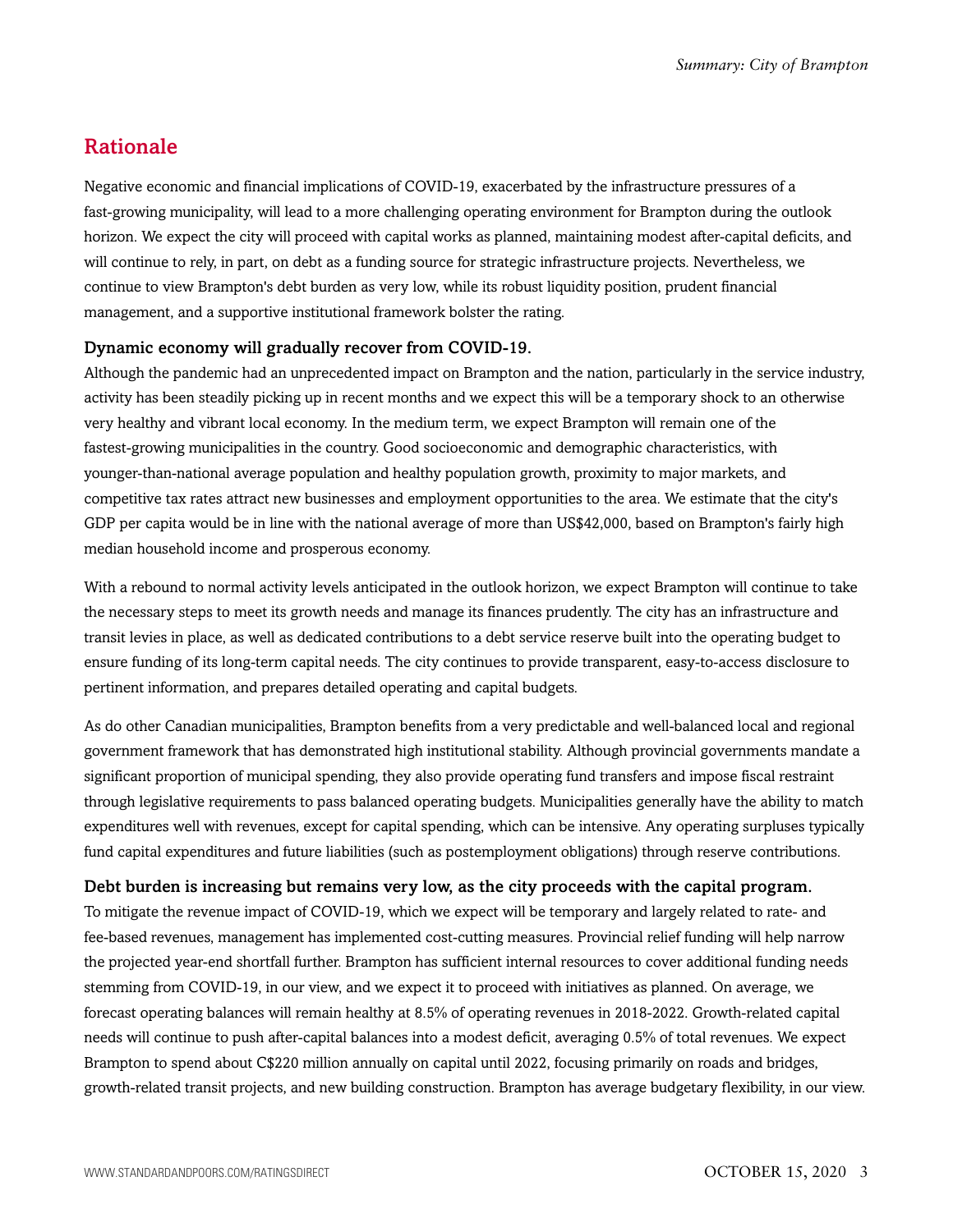Debt will remain a key funding source for upcoming capital works, with the city planning to borrow C\$100 million to fund, in part, upcoming strategic capital works during the outlook horizon. This will bring total tax-supported debt to about C\$202 million by 2022 or 24% of forecast operating revenues. Total debt includes the capital lease obligations related to the Southwest Quadrant Renewal Plan and the guaranteed loan for the CAA Centre. We believe this remains manageable and compares favorably with peers in the same rating category. In addition, tax-supported debt is less than five years' operating surpluses, which, together with very low interest costs, supports our assessment of the very low debt burden. However, increased issuance, such that the debt ratio were to exceed 30%, would likely result in downward pressure on the rating. The city's exposure to contingent liabilities is limited.

Brampton maintains an exceptional liquidity position, with debt service coverage stronger than that of peers, and we expect it will remain robust as the city increases its debt burden. We estimate Brampton's adjusted free cash and liquid assets will average about C\$730 million in the next 12 months and cover more than 65x the debt service in that period. Similar to that of domestic peers, the city's access to external liquidity is satisfactory, in our view.

### <span id="page-3-0"></span>Key Statistics

#### **Table 1**

| <b>City of Brampton -- Selected Indicators</b>               |                 |                |        |        |                |        |  |  |
|--------------------------------------------------------------|-----------------|----------------|--------|--------|----------------|--------|--|--|
|                                                              | --Fiscal year-- |                |        |        |                |        |  |  |
| $(Mil. \, CS)$                                               | 2017            | 2018           | 2019   | 2020bc | 2021bc         | 2022bc |  |  |
| Operating revenues                                           | 628             | 674            | 720    | 703    | 787            | 833    |  |  |
| Operating expenditures                                       | 576             | 622            | 654    | 654    | 715            | 756    |  |  |
| Operating balance                                            | 52              | 52             | 67     | 49     | 72             | 77     |  |  |
| Operating balance (% of operating revenues)                  | 8.3             | 7.8            | 9.2    | 7.0    | 9.2            | 9.3    |  |  |
| Capital revenues                                             | 124             | 111            | 96     | 135    | 147            | 160    |  |  |
| Capital expenditures                                         | 176             | 192            | 133    | 202    | 220            | 240    |  |  |
| Balance after capital accounts                               | (1)             | (29)           | 30     | (18)   | (1)            | (2)    |  |  |
| Balance after capital accounts (% of total revenues)         | (0.1)           | (3.7)          | 3.6    | (2.2)  | (0.1)          | (0.2)  |  |  |
| Debt repaid                                                  | $\overline{2}$  | $\overline{2}$ | 3      | 3      | $\overline{4}$ | 6      |  |  |
| Gross borrowings                                             | 0               | $\mathbf{0}$   | 26     | 0      | 20             | 80     |  |  |
| Balance after borrowings                                     | (2)             | (31)           | 53     | (21)   | 15             | 71     |  |  |
| Direct debt (outstanding at year-end)                        | 89              | 87             | 110    | 105    | 121            | 195    |  |  |
| Direct debt (% of operating revenues)                        | 14.1            | 12.9           | 15.3   | 14.9   | 15.4           | 23.4   |  |  |
| Tax-supported debt (outstanding at year-end)                 | 97              | 95             | 118    | 112    | 128            | 202    |  |  |
| Tax-supported debt (% of consolidated operating<br>revenues) | 15.4            | 14.1           | 16.4   | 15.9   | 16.3           | 24.2   |  |  |
| Interest (% of operating revenues)                           | 1.1             | 1.0            | 1.0    | 1.0    | 1.0            | 1.2    |  |  |
| Local GDP per capita (single units)                          | N/A             | N/A            | N/A    | N/A    | N/A            | N/A    |  |  |
| National GDP per capita (single units)                       | 58,591          | 60.011         | 61,291 | 57,698 | 61.644         | 63,541 |  |  |

The data and ratios above result in part from S&P Global Ratings' own calculations, drawing on national as well as international sources, reflecting S&P Global Ratings' independent view on the timeliness, coverage, accuracy, credibility, and usability of available information. The main sources are the financial statements and budgets, as provided by the issuer. bc--Base case reflects S&P Global Ratings' expectations of the most likely scenario. N/A--Not applicable. N.A.--Not available. N.M.--Not meaningful.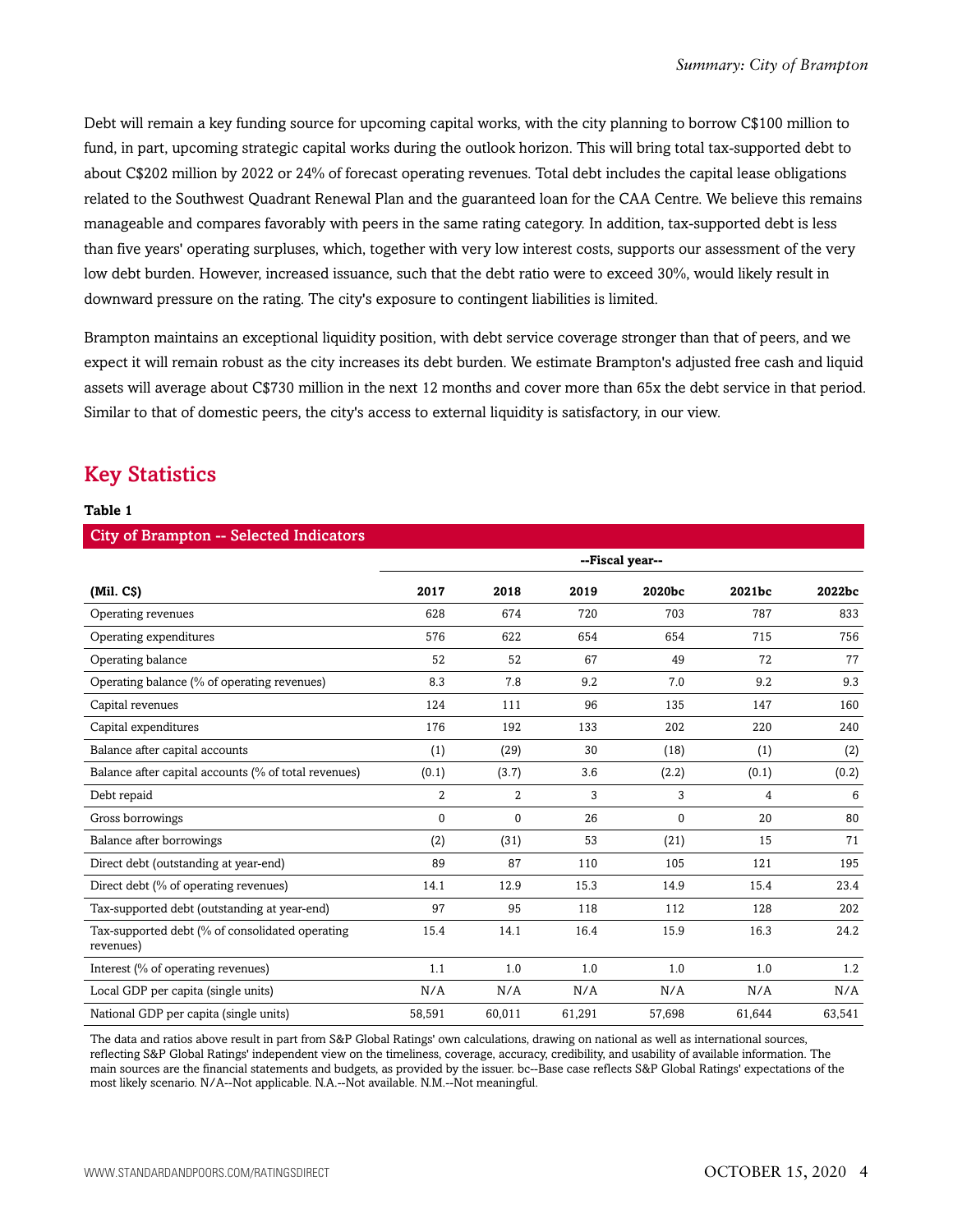## <span id="page-4-0"></span>Ratings Score Snapshot

#### **Table 2**

| City of Brampton -- Ratings Score Snapshot |                |  |  |
|--------------------------------------------|----------------|--|--|
| <b>Key rating factors</b>                  | <b>Scores</b>  |  |  |
| Institutional framework                    | 2              |  |  |
| Economy                                    |                |  |  |
| Financial management                       | $\overline{2}$ |  |  |
| Budgetary performance                      | 2              |  |  |
| Liquidity                                  |                |  |  |
| Debt burden                                |                |  |  |
| Stand-alone credit profile                 | aaa            |  |  |
| Issuer credit rating                       | AAA            |  |  |

S&P Global Ratings bases its ratings on non-U.S. local and regional governments (LRGs) on the six main rating factors in this table. In the "Methodology For Rating Local And Regional Governments Outside Of The U.S.," published on July 15, 2019, we explain the steps we follow to derive the global scale foreign currency rating on each LRG. The institutional framework is assessed on a six-point scale: 1 is the strongest and 6 the weakest score. Our assessments of economy, financial management, budgetary performance, liquidity, and debt burden are on a five-point scale, with 1 being the strongest score and 5 the weakest.

## <span id="page-4-1"></span>Key Sovereign Statistics

• Sovereign Risk Indicators, July 14, 2020. An interactive version is available at http://www.spratings.com/sri

## <span id="page-4-2"></span>Related Criteria

• Criteria | Governments | International Public Finance: Methodology For Rating Local And Regional Governments Outside Of The U.S., July 15, 2019

## <span id="page-4-3"></span>Related Research

- Despite A Bounce In The Summer, Canada's Economic Recovery Is Far From Complete, Sep. 28, 2020
- S&P Global Ratings Definitions, Aug. 7, 2020
- Public Finance System: Canadian Municipalities, May 12, 2020
- Guidance: Methodology For Rating Local And Regional Governments Outside Of The U.S., July 15, 2019
- Institutional Framework Assessments For International Local And Regional Governments, July 4, 2019